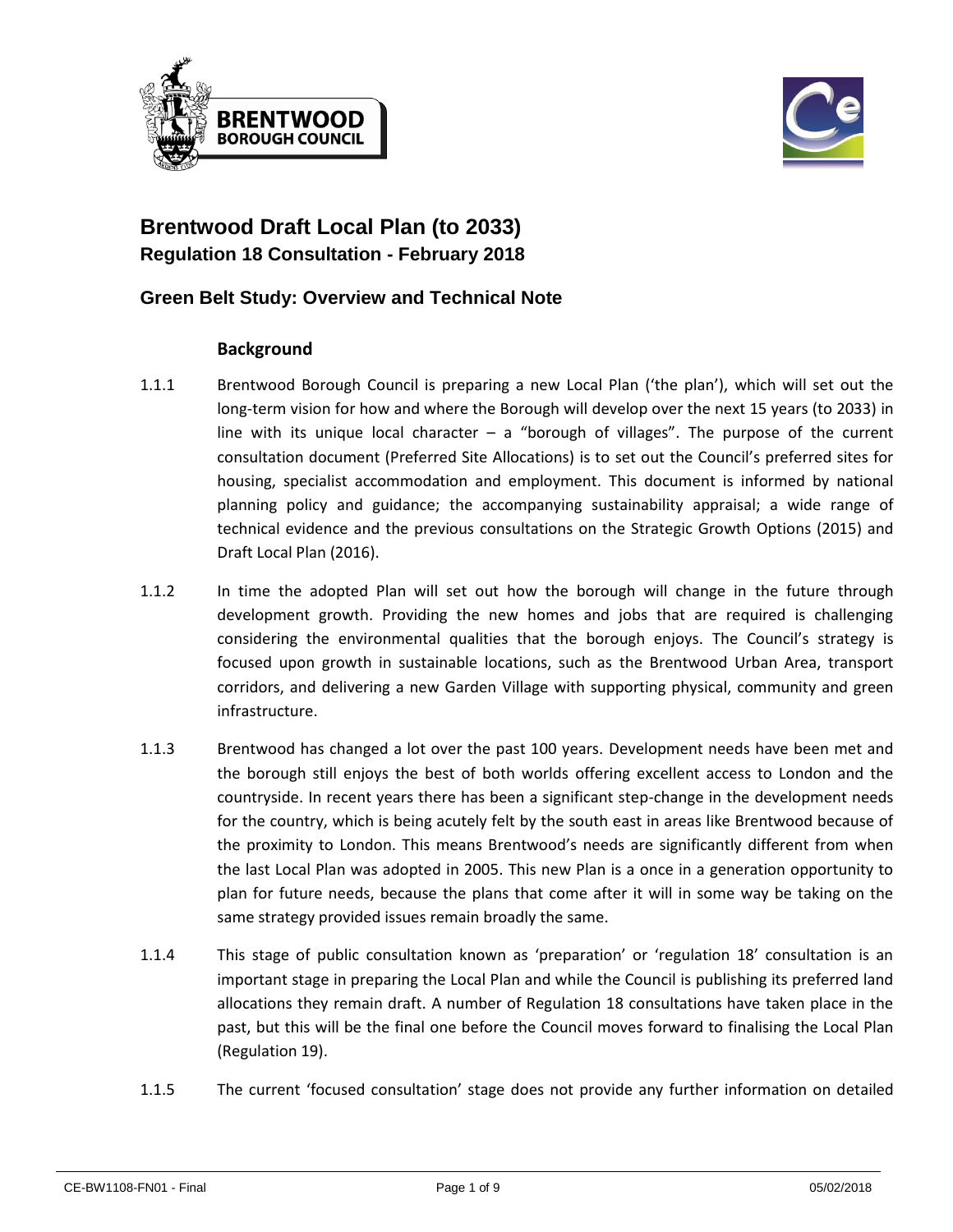



planning policies, which will be included in the Pre-submission Regulation 19 publication stage later this year. The policies consulted upon in the Draft Local Plan (2016) are being reviewed and updated considering consultation representations made to date. The evidence base in support of the emerging local plan has grown significantly and is evolving and this includes research and analysis on the Green Belt.

#### **Initial Green Belt Assessment Work and Studies**

- 1.1.6 Brentwood Borough is entirely located within the London Metropolitan Green Belt, northeast of Greater London. Brentwood is c. 15,312ha in area, of which c. 13,700 ha of land is currently designated as Green Belt (over 89% of the borough). Brentwood currently makes up approximately 2.83% of the overall London Metropolitan Green Belt. To meet objectively assessed need for housing, using Greenfield land, allocating land currently designated as Green Belt needed to be considered.
- 1.1.7 The Council commissioned Crestwood Environmental Ltd. in March 2013 to undertake an independent, professional **assessment of the effects of allocating Housing Sites (being considered as part of the SHLAA) within the Green Belt and their relative contribution to the purposes of the Green Belt designation**.
- 1.1.8 The original commission, in 2013, was to consider the relative contribution of individual Sites to the purposes of the Green Belt. The Sites considered were promoted to the Council through the previous 'calls for sites' and the SHLAA process (i.e. those Sites promoted to the Council for potential housing allocation).
- 1.1.9 In order to identify the criteria for assessment, the primary reference point for understanding and interpreting the aims, essential characteristics and purposes of the Green Belt are contained within the National Planning Policy Framework (NPPF) (Department for Communities and Local Government, 2012) and the Replacement Local Plan (Brentwood Borough Council, 25 August 2005 (Adopted)).
- 1.1.10 The NPPF states that '*The fundamental aim of Green Belt policy is to prevent urban sprawl by keeping land permanently open*'. It also states that '*the essential characteristics of Green Belts are their openness and their permanence*'.
- 1.1.11 The NPPF states that the "*Green Belt serves five purposes:*
	- *1. to check the unrestricted sprawl of large built-up areas;*
	- *2. to prevent neighbouring towns merging into one another;*
	- *3. to assist in safeguarding the countryside from encroachment;*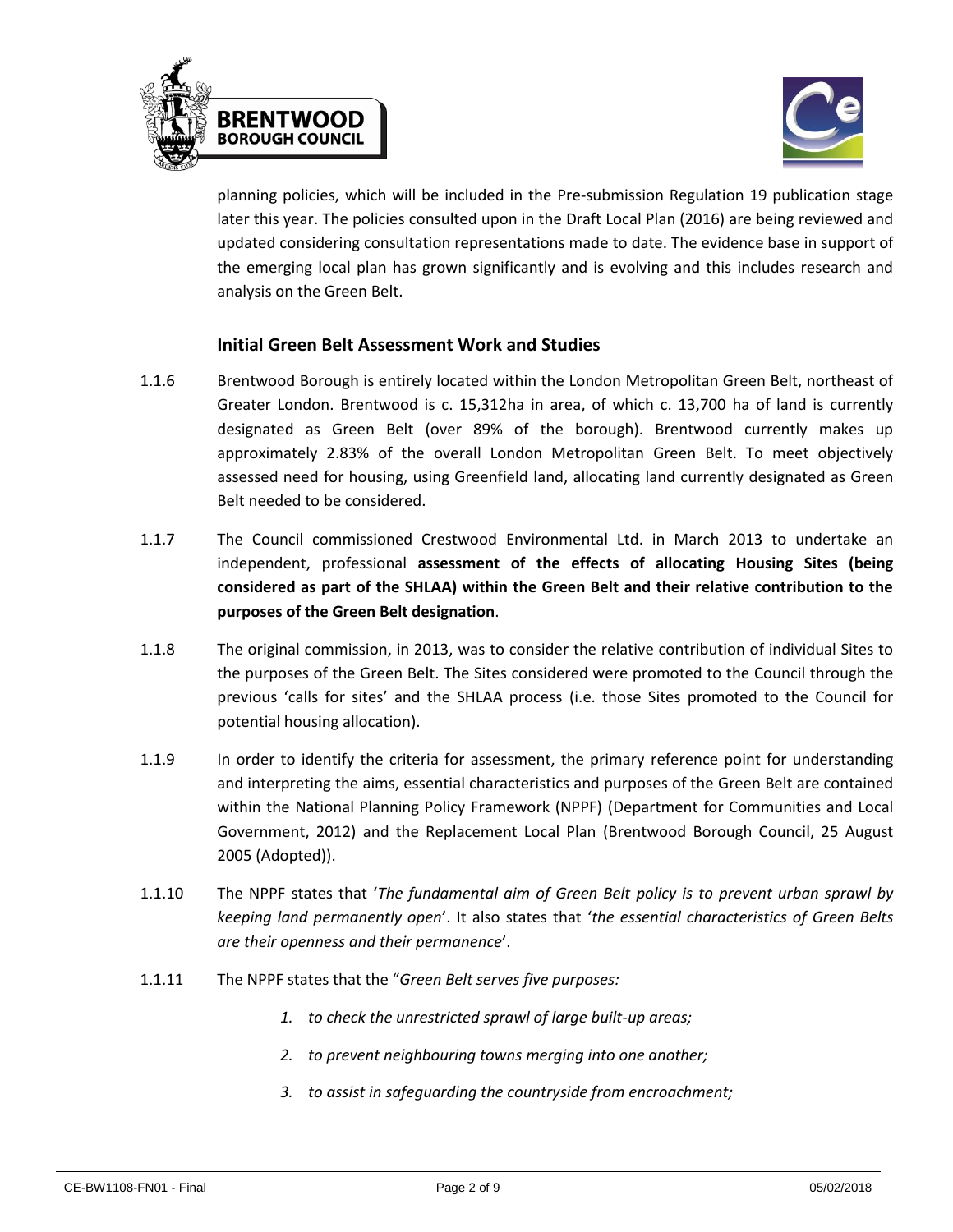



- *4. to preserve the setting and special character of historic towns; and*
- 5. *to assist in urban regeneration, by encouraging the recycling of derelict and other urban land.*"
- 1.1.12 The NPPF does not state whether one purpose is more important than another.
- 1.1.13 Paragraph 81 of the NPPF states that *"local planning authorities should plan positively to enhance the beneficial use of the Green Belt, such as looking for opportunities to provide access; to provide opportunities for outdoor sport and recreation; to retain and enhance landscapes, visual amenity and biodiversity; or to improve damaged and derelict land."*
- 1.1.14 There is no definitive method for carrying out an assessment of effects that potential development may have on the purposes of the Green Belt. As such, a methodology and approach had to be determined that was aimed at meeting the requirements of the Brief, drawing on other precedent studies from across the UK.
- 1.1.15 Based on the objectives of, and the opportunities provided by, the Green Belt, each *Purpose* was considered in turn with regard to relevant assessment criteria to establish how well the Sites (being considered as part of the assessment) fulfilled the role of the Green Belt.
- 1.1.16 It has always been the intention that Brentwood Borough Council will seek to direct all development, wherever practical and sustainable, towards land not designated within the London Metropolitan Green Belt in the first instance. Development on Green Belt land will only be considered where the strategic priorities of the Council to accommodate new housing, employment and/or mixed-use development land necessitates its release from Green Belt, accounting for all other planning, environmental and strategic considerations. As such, the focus of the assessments has been in relation to the first four purposes of the Green Belt, with Purpose 5 considered more strategically and holistically as an integral part of the wider Local Development Plan process.
- 1.1.17 This should also be viewed in the context that Brentwood Borough is entirely located within the London Metropolitan Green Belt, northeast of Greater London. Whilst 89% of Brentwood Borough is Green Belt, it is also noteworthy that:
	- *10% of the borough is built on (developed) – compared to a UK average of 6%;*
	- *8% of the borough is Green urban (this includes formal parks, sports pitches, golf courses, etc.) – compared to a national average of 3%;*
	- *76% of the borough is farmland – compared to a UK average of 57%; and*
	- *6% of the borough is 'natural' (e.g. woodland/nature conservation) – compared to a UK*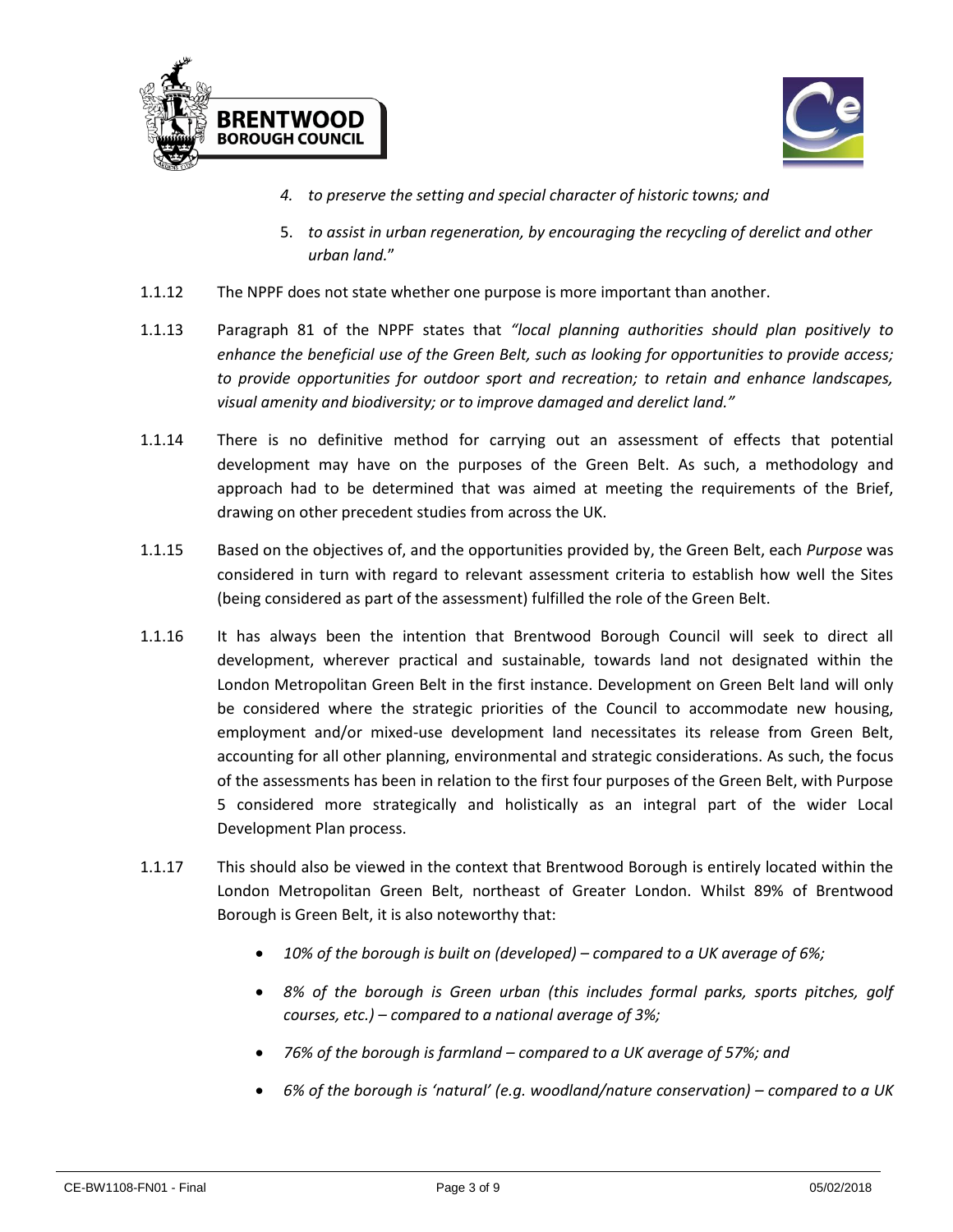



*average of 35%.*

*(Source: <http://www.bbc.co.uk/news/uk-41901294?platform=hootsuite> accessed 08/11/17)*

- 1.1.18 This provides the context against which the Council is developing its new Brentwood Local Plan 2013 – 2033. With around 10% of the existing borough already previously developed, and 89% of the borough comprising Green Belt, there is a finite amount of land available in which to deliver the required housing and employment growth over the new local plan period. This is a fundamental consideration for ensuring that the new Local Plan is sustainable over the plan period.
- 1.1.19 In 2011 the Council published a Strategic Housing Land Availability Assessment ('SHLAA') (Atkins, October 2011), as part of the evidence base, to provide a preliminary assessment of sites with the potential to accommodate the housing targets. The SHLAA provided the starting point for considering sites as part of the plan-making process. It aimed to identify, in a systematic manner, land likely to be suitable, available and achievable for housing development in the Borough to meet housing targets during the period 2010 to 2031.
- 1.1.20 A total of 297 areas of land were assessed in the SHLAA. These were identified from a variety of sources, including Brentwood Urban Capacity Study (Brentwood Borough Council, June 2005); records of sites with existing or previous planning consents; and land put forward through an open 'call for sites' exercise (November-December 2009) and other discussions with the Council.
- 1.1.21 The SHLAA indicated that there was an adequate amount of available land to meet the then proposed housing requirements on brownfield sites for the first 9.9 years (2010 – 2019/2020) and that the Council may need to release a minimal amount of Greenfield land during this period to provide 0.1 year's supply. "*During the second 10 years (2020 - 2030), other than a reliance on Windfall sites, the SHLAA indicated that there would be a minimal amount of Brownfield land (89 dwellings) to deliver the required housing supply"* and that Greenfield sites would be required to meet the remaining requirement.
- 1.1.22 Based on the SHLAA evidence, subsequent consultations and further 'calls for sites', a progressive systematic assessment of promoted potential allocation sites located within the Green Belt was undertaken to establish the relative function of the Green Belt land within each Site and potential effects of development on the Green Belt. This was broadly undertaken over three main periods:
	- In 2013, 105 'Sites' (including individual sub-components to large sites where applicable) were assessed within the Brentwood Green Belt, comprising Sites considered as part of the SHLAA and subsequently put forward in wider Council studies.
	- In late 2014, following consultation on the 'Local Plan 2015-2030: Preferred Options',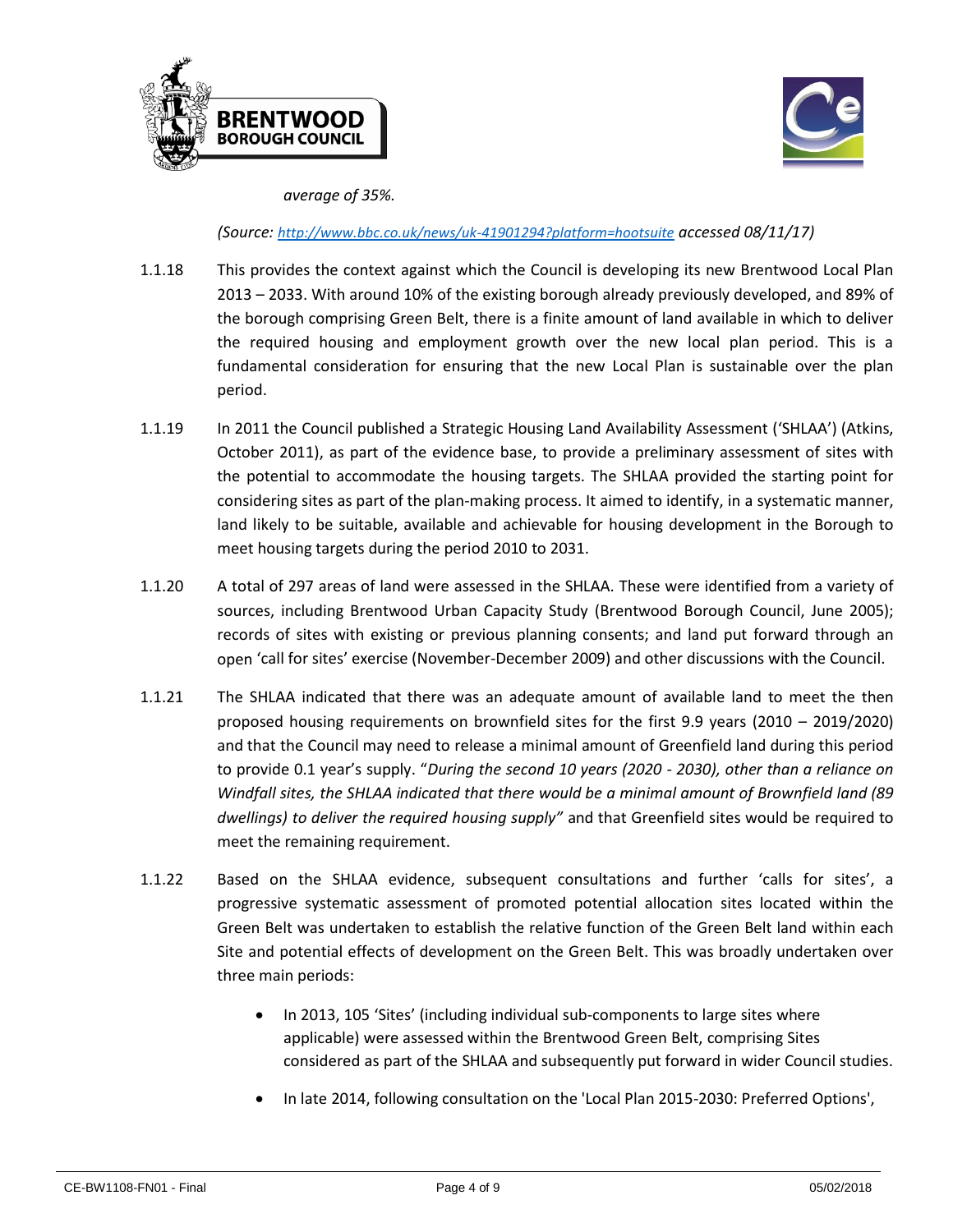



the Council commissioned an additional 58 sites for assessment (completed in 2015). Additionally, in 2014, the assessment of potential effects on Green Belt land was broadened out to consider whether any of the sites under consideration would be assessed differently (in terms of Green Belt effects/contribution) should an allocation, or subsequent development, be made for employment or mixed-use purposes. Thirteen of the Sites were to be further considered for employment use and two sites considered for mixed use or leisure. Additionally, five previously assessed sites (from 2013) were to be further assessed: three sites for employment use and two sites for mixed use or leisure.

- In late 2015, following consultation on the 'Strategic Growth Options' document, the Council commissioned a further 36 sites for assessment for housing purposes, with assessment to be undertaken in early 2016.
- 1.1.23 Given the changing and enlarging scope of the Green Belt assessment work, progressive working drafts of the Green Belt evidence base were produced and the last published version formed part of the evidence base consulted on during the Draft Local Plan Consultation in March 2016 and remains as part of the wider Document Library in support of the emerging local plan.

### **The Emerging Green Belt Evidence Base**

- 1.1.24 From 2013 and to 2017, the Council's Objectively Assessed (Housing) Need (OAHN) has had to be regularly reviewed in line with changing market demand and government guidance. The most recent evidence on the OAHN (Peter Brett Associates (SHMA Part 1 – January 2018)) indicates that it has increased from a requirement for 362 dwellings per annum to 380 dwellings per annum. With this increase in the OAHN, and following a technical review of the 2016 proposed allocations looking at yields, developable areas, delivery and gross / net dwelling calculations, etc. the Council concluded that there was a need to identify a wider range of sites for potential allocation and development. Further to this, Government published the Housing White Paper in February 2017: 'Fixing our broken housing market'.
- 1.1.25 Two key parts of the White Paper are 'Planning for the right homes in the right places' and 'Building Homes Faster'. The Government makes a number of proposals which, in summary, are considered to focus on:
	- Ensuring every local authority has an up to date local plan;
	- Ensuring the housing requirements of all local authority areas are fully accounted for and can be delivered;
	- Ensuring land can be released for housing development;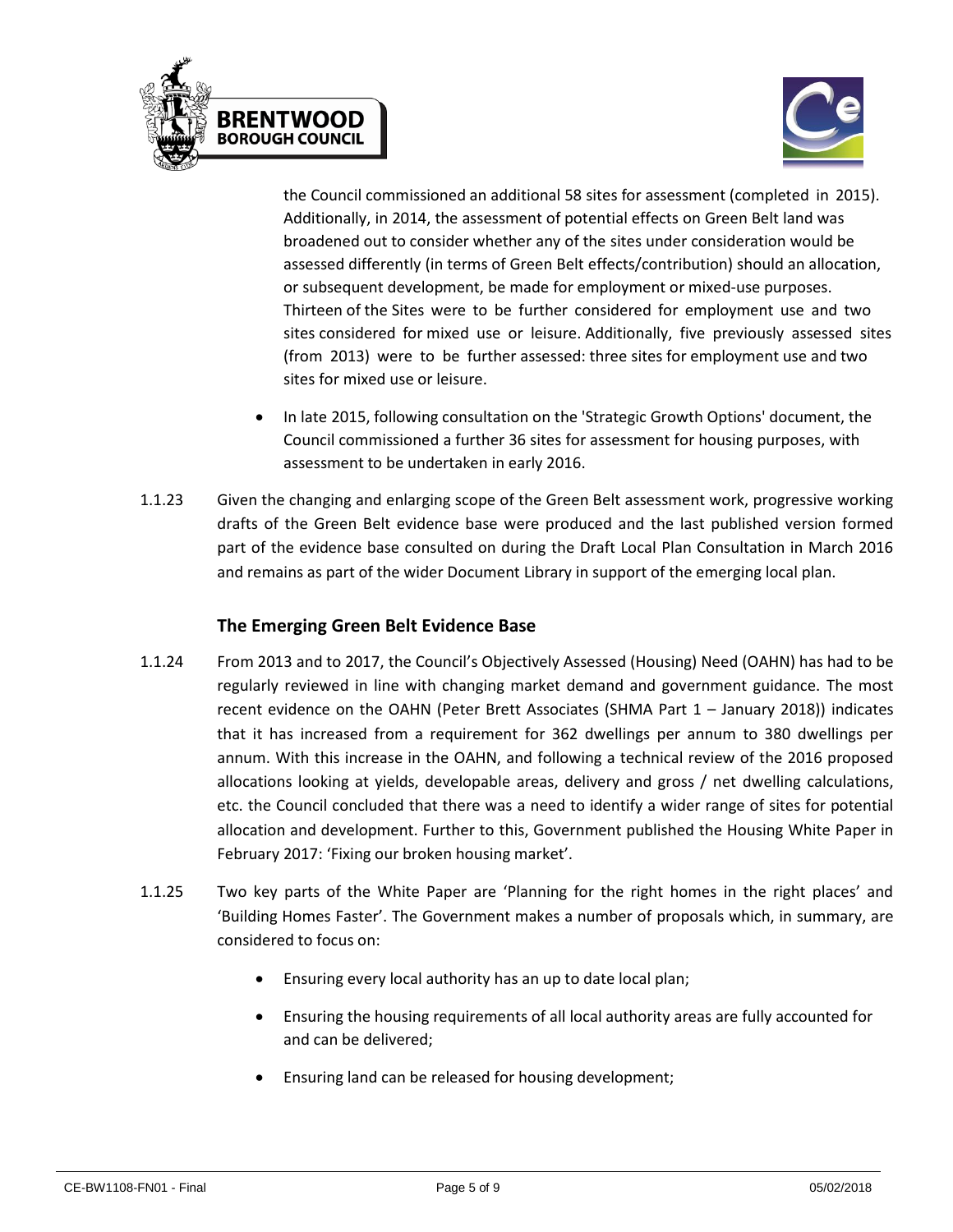



- Ensuring both developers and local authorities can be held to account to ensure housing numbers are delivered; and
- Improving the affordability and diversity of the housing market
- 1.1.26 The Government proposes to *"maintain existing strong protections for the Green Belt, and clarify that Green Belt boundaries should be amended only in exceptional circumstances when local authorities can demonstrate that they have fully examined all other reasonable options for meeting their identified housing requirements".*
- 1.1.27 Paragraph 1.39 from the White Paper stated *(our emphasis)*:

*"Therefore we [the Government] propose to amend and add to national policy to make clear that:*

- *authorities should amend Green Belt boundaries only when they can demonstrate that they have examined fully all other reasonable options for meeting their identified development requirements, including:* 
	- ∙ *making effective use of suitable brownfield sites and the opportunities offered by estate regeneration;*
	- ∙ *the potential offered by land which is currently underused, including surplus public sector land where appropriate;*
	- ∙ *optimising the proposed density of development; and*
	- ∙ *exploring whether other authorities can help to meet some of the identified development requirement….*

*and where land is removed from the Green Belt, local policies should require the impact to be offset by compensatory improvements to the environmental quality or accessibility of remaining Green Belt land. We will also explore whether higher contributions can be collected from development as a consequence of land being released from the Green Belt".*

- 1.1.28 In light of the updated housing need requirements and shortage of sites to meet the assessed need, and in line with the Housing White Paper 2017 requirements, the Council undertook a further 'call for sites' in early 2017 and progressed a full update to the current Strategic Housing Land Availability Assessment (SHLAA) (now integrating employment sites and called a 'Housing and Employment Land Availability Assessment' – HELAA). The HELAA is well progressed and will be finalised in due course.
- 1.1.29 In addition, following consultation feedback on the Draft Local Plan (2013-33) and various 'Duty to Cooperate' discussions and workshops with neighbouring local authorities in 2016 and 2017, it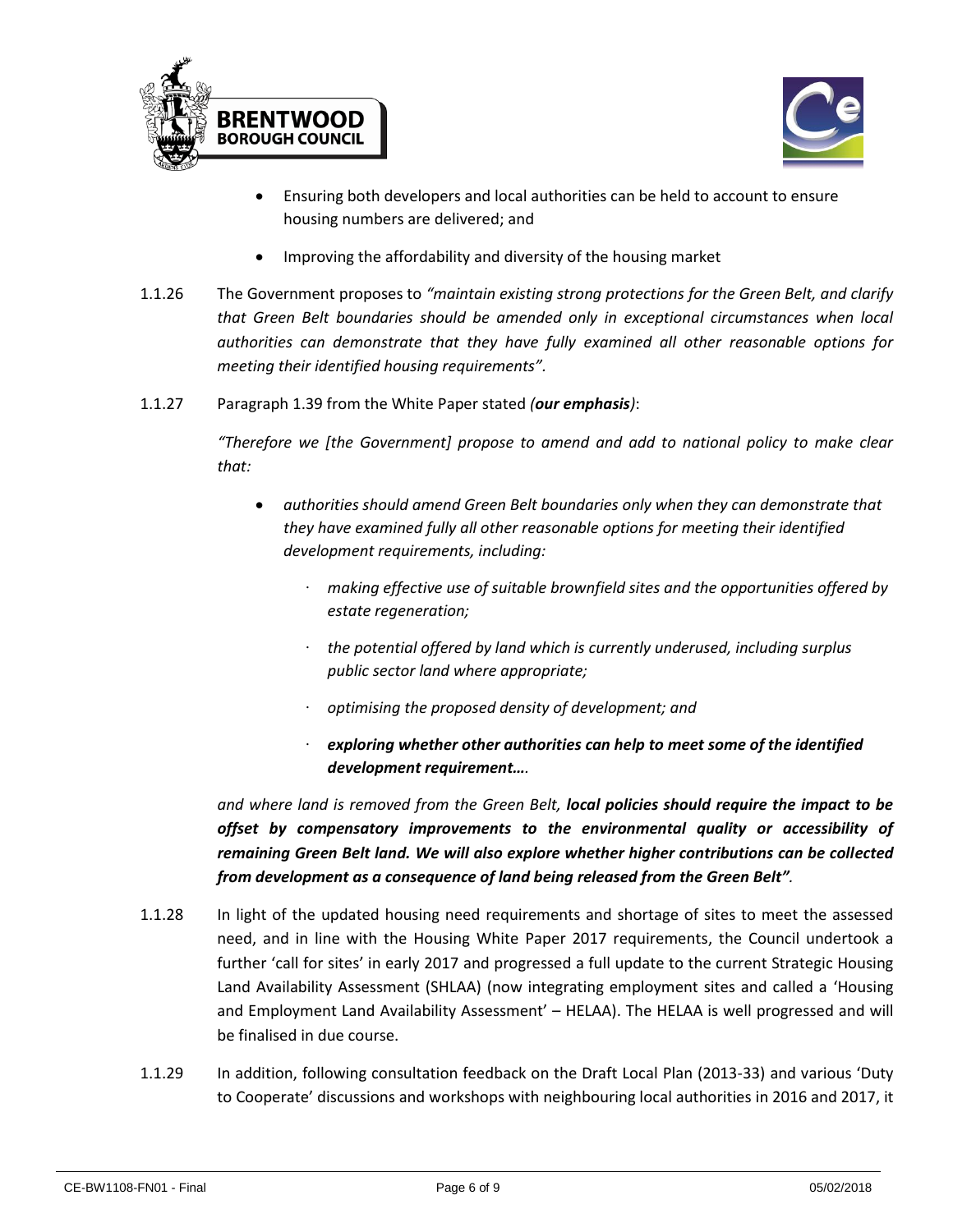



was decided that the Green Belt evidence base should be extended further, to enable a boroughwide assessment of the existing functions of the Green Belt to be undertaken, to help further inform the strategic direction of the Brentwood Local Plan. Past consultation exercises have highlighted the importance of Green Belt and include the following key comments:

- *2011 – 'Protecting the Green Belt' was selected as a first, second or third priority for the largest number of respondents (911, 58%); Protecting the Green Belt remains the top priority for majority of respondents.*
- *2014 - Suggestion of a Green Belt Review; Concerns about the integrity of the Green Belt; objections to release of Green Belt around West Horndon; Green Belt release required to meet OAHN; Concern about building on Green Belt land, and the precedent which may arise from this; Building on the Green Belt seems to contradict National Government guidance and views; Comments generally stressed the importance of the Green Belt as a buffer between Brentwood Borough and London; Some calls from developers and land owners to release parcels of Green Belt land that serve no real function; Comments regarding the Council giving Green Belt a precedent over meeting OAN.*
- *2016 - Greenfield and Green Belt release are needed to meet OAHN; Greenfield and Green Belt should be protected, there is a need to prepare a Green Belt review … to assist with determining site allocation process; Neighbouring local authorities highlighted that Brentwood should be mindful of the approach taken by neighbouring boroughs greenbelt evidence. All agreed that the Strategic Greenbelt review boundaries must be assessed in terms of the NPPF and what is present at the time, rather than what could be created as a result of any development sites. Any additional work to build and further refine the Strategic Greenbelt review could be undertaken as part of a two staged review – addressing what role the greenbelt fulfils at the time, without development, and what roll it would fulfil if development were to occur.*
- 1.1.30 Overall consultation responses can be viewed in the document library and wider evidence base as part of the Reg 18 Consultation.
- 1.1.31 In order to provide a robust evidence base in relation to Green Belt, Brentwood Borough Council has therefore commissioned a series of refined studies and reports to form a four-part Green Belt evidence base, to inform the Brentwood Local Plan 2013-2033. These studies broadly comprise:
	- **Part 1:** Brentwood Green Belt in Context A high-level historic and functional review of the London Metropolitan Green Belt, and the context against which the Brentwood Local Plan 2013-2033 is being developed;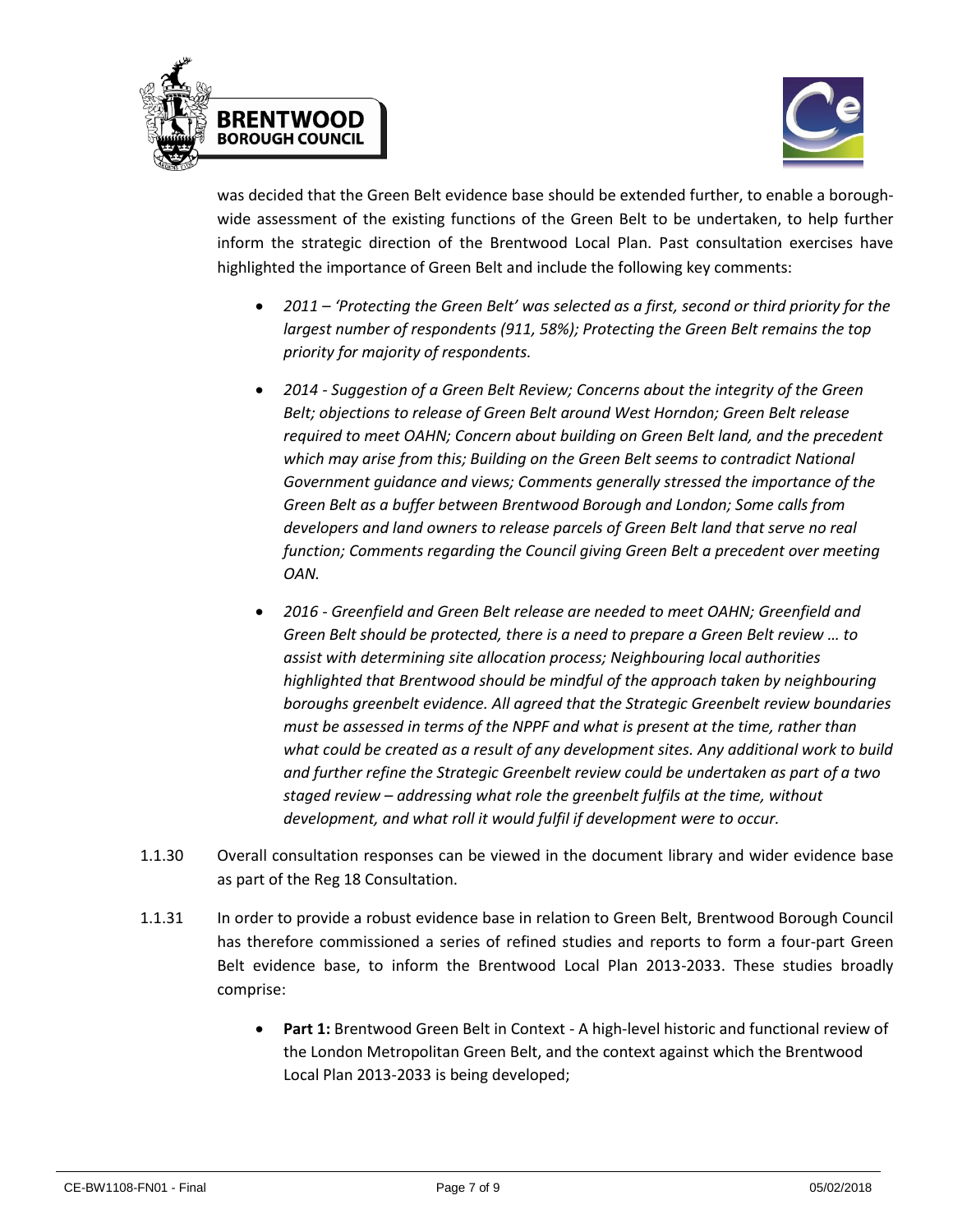



- **Part 2:** Green Belt Parcels Assessment A borough-wide definition and relative assessment of Green Belt parcels against the five purposes of the Green Belt;
- **Part 3:** Individual Sites Assessment (HELAA sites, lesser performing GB parcels and other identified sites) - A relative assessment of potential Site Allocations against the purposes of the Green Belt. This assessment process is split into two sections, the first considering individual sites and the second reflecting on cumulative impacts of potential allocations; and
- **Part 4:** Partial review of Settlement Boundaries and Green Belt edge A focused review of existing settlement boundaries (and associated Green Belt definition) using study evidence.
- 1.1.32 Working drafts of the Part 1 and Part 2 Green Belt studies are published as part of the January 2018 'Regulation 18' consultations.
- 1.1.33 Whilst significant previous progress has been made in relation to what now comprises the Part 3 Green Belt study, with working documents previously being published as part of previous consultation periods, the Part 3 study is intended to provide a more refined allocation and sitespecific assessment of potential housing and employment sites in the Green Belt. This is in line with Figure 7 of the Brentwood LDP Regulation 18 Consultation Document, which shows the new Brentwood Strategy for Growth – Site Assessment Process (at Page 23 of the Reg 18 Consultation Document).
- 1.1.34 The Part 3 Green Belt study will comprise not only a detailed Site Assessment, which will form part of the Stage 4 Site Assessment Process (see Figure 7 of the Reg 18 Consultation Document), but also wider cumulative considerations. The previous Green Belt study undertaken in 2013 formed an extensive all-encompassing review of individual sites, but did not include a review of cumulative impacts
- 1.1.35 Given the development of the evidence base and also the additional work on the Sustainability Appraisal (SA), the new Part 3 Green Belt evidence will be aligned to the wider local plan site selection methodology, ensuring the evidence is underpinned by sustainable development considerations as part of any update to the methodology and the sites subject to assessment.
- 1.1.36 Also, the emerging HELAA study process has introduced a number of potential additional allocation sites located within the Green Belt. Many of these Sites overlapped considerably with previously-assessed areas and during the time that the HELAA study process has been progressing, the borough-wide Green Belt review has been completed (the Part 2 Green Belt evidence).
- 1.1.37 At this time, and whilst the headline assessment work for the HELAA has been completed, given